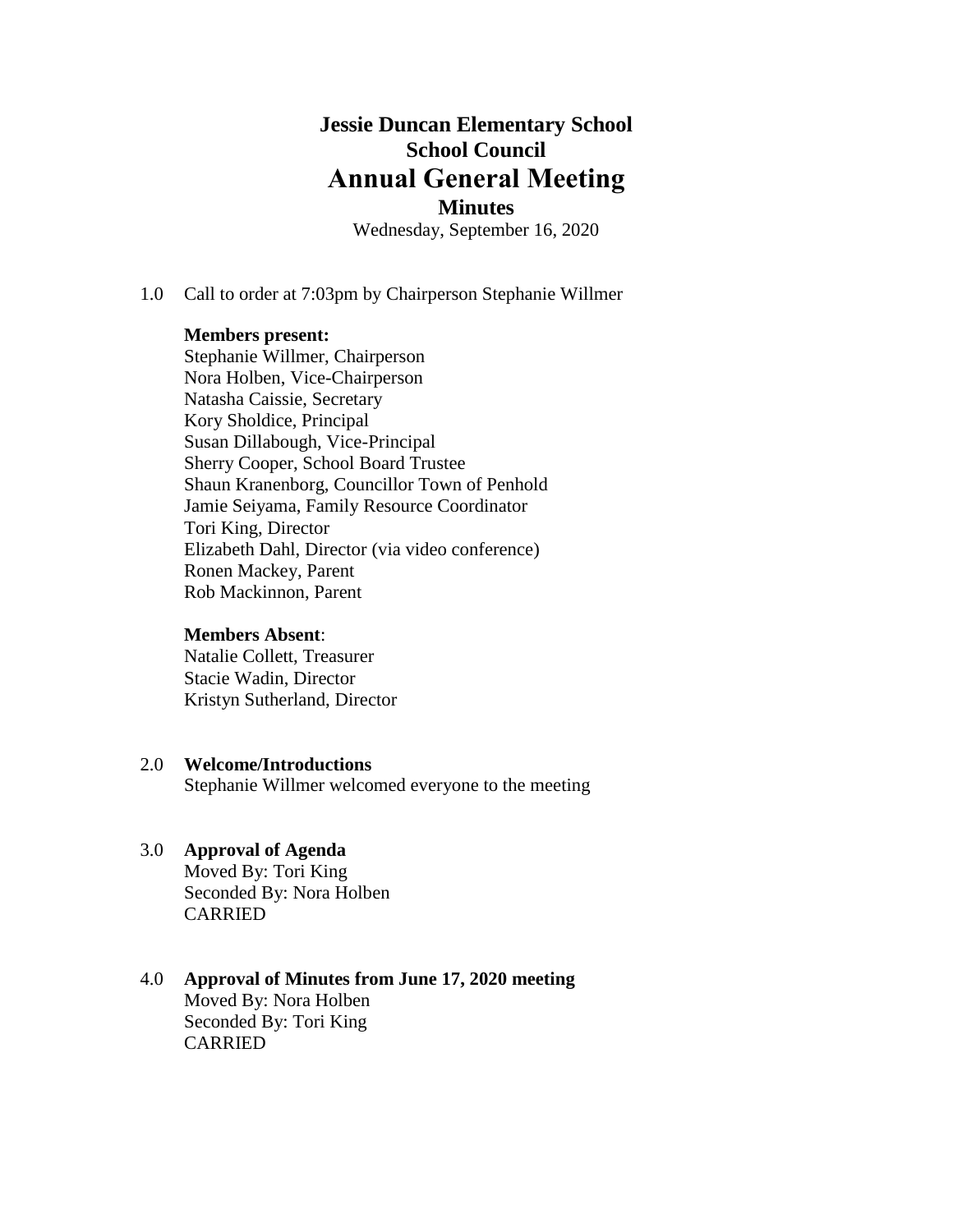## 5.0 **Information package, meeting overview, ASCA**

• ASCA online format October 17

## 6.0 **Reports/Updates**

- a) **School Report -** Kory Sholdice*, Principal*
- Safety at school top priority

-cohorts as a class and within the class – seating plans, no buddy work -recesses-6 areas the kids rotate throughout the week-split into 2 groups (approx.. 150 kids out at a time), stencils on cement, purchased outdoor kits for each classroom (balls, Frisbees etc)

-Music- travels to the kids classroom

-Library- travels to the kids, they get to keep the book for the week at school than switch. Grade  $2 \& 3$  get to look up and reserve their own books -Daily custodian-goes through the school 4X day cleaning high touch areas, bathroom, music room

-hand sanitizer at entryways

-dedicated bathrooms for classrooms

-blue dividers (physical barriers) for classrooms-needed for speech therapy, literacy, interact with kindergarteners with no masks

-limit take home items at this time (no agendas)

-info sheet to come home-symptom list (Covid test needed vs symptoms disappear)

- Benchmarking (reading levels etc) taking place, writing supports
- Centers, manipulatives still used, kids need hands on learning
- Purchases-chrome books & cart, T.V's, Early Literacy Intervention program kit
- October Parent-Teacher interviews moved because of staggered entry. New date to be determined
- b) **School Board Trustee's Report – Sherry Cooper,** *School Board Trustee*
	- No masks needed on K-3 unless required by parents
	- Money from Government used for sanitizer, masks, PPE for bus drivers and support staff in offices, Plexiglas on buses, teachers hired for remote learners
	- Looking into support for mental health issues that may develop
	- Financial approval occurs end of November

### c) **Town of Penhold Report**

### **i) Shaun Kranenborg,** *Councillor Town of Penhold*

- Peace officers focus on school zones right now
- Hwy 2A/42 intersection identified by Province as a good location for a traffic circle
- Splash park now closed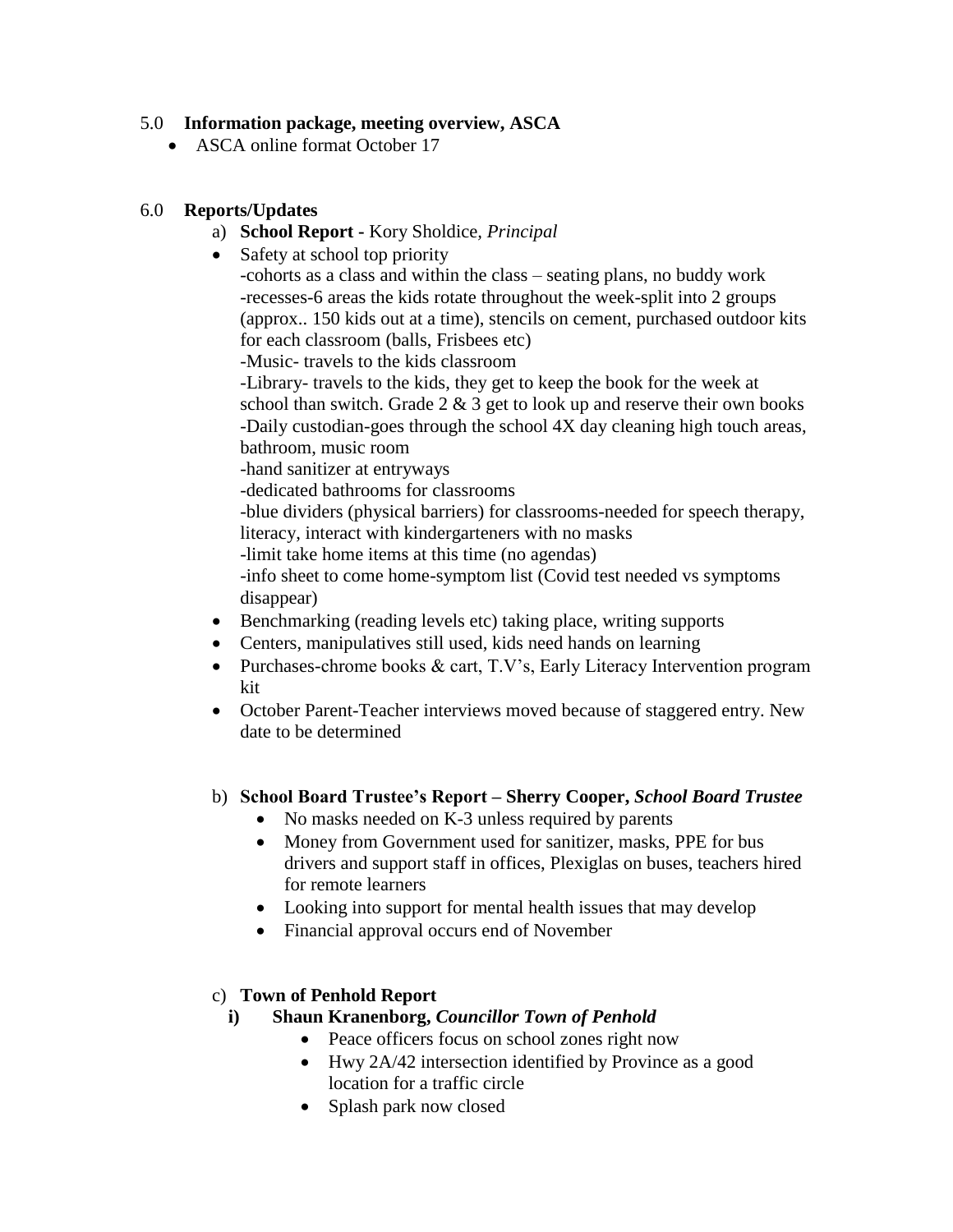- Pump track/Skateboard track-working with Optimist club, looking for ideal location, hoping to start work in the spring
- Increased the land allocation, from 4 aches to 6, for possible school location at the multiplex

## **ii) Jamie Seiyama,** *Child/Youth Coordinator*

- Thanked us for helping at the Fall Festival
- Halloween & Christmas-looking for ideas and ways to celebrate
- Smile cookies at Tim Hortons donations go to the Youth club
- October 17-Communtiy Shred Date-bring documents to shred, stay in car, free but accepting donations to the food bank
- Thanksgiving Weekend-Goose Chase-sign up online, participate in challenges/missions, get points
- Daddy  $&$  Me play dates-looking at how they can be continued during this time
- Isolation Activity kits were well received-next one will be at the end of November

## d) **Executive's Report**

- i) Correspondence Emails
	- None
- ii) Community Services Advisory Board (CSA)
	- Will meet in the next month or so

### 6.0 **Business arising from prior Minutes**

a) None currently

### 7.0 **New Business**

- a) Funding for Kindergarten T-shirts
	- The school is requesting approximately \$1000 for t-shirts for the new students (80)
	- Looking into Jessie Duncan clothing for parents to buy replacements/items-looking to send info home in October
- b) Funding for Chrome Books
	- Have 22 Chrome books but need 25 (approx. \$300 each)
	- Asking for \$1000-1200 to purchase the missing 3